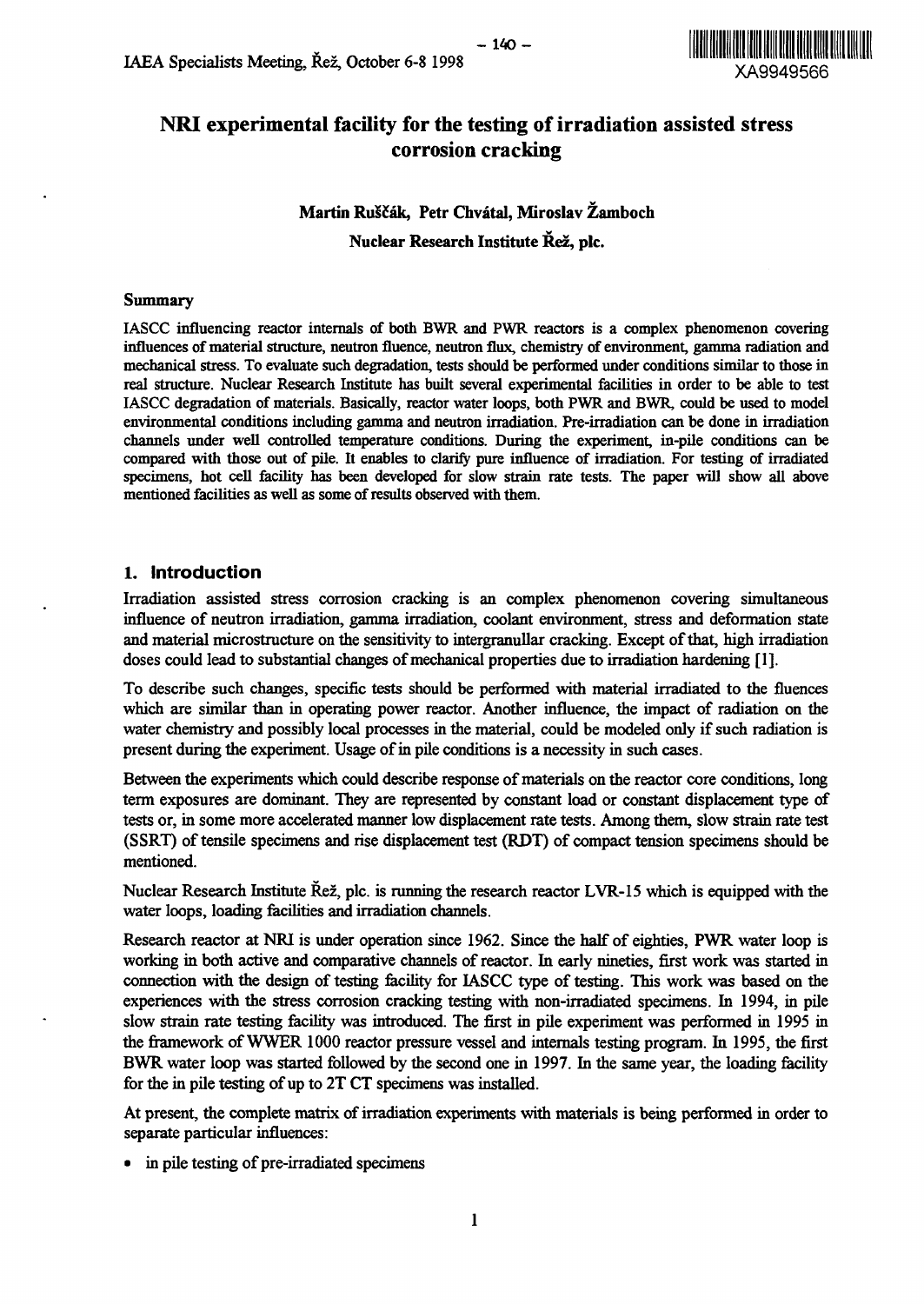- in pile testing of non-irradiated specimens
- out of pile testing of irradiated specimens
- out of pile testing of non-irradiated specimens.

The goal of the paper is presenting these facilities as well as to showing as an illustration some results achieved with them.

#### **2. Research reactor and water loops**

Reactor LVR 15 is light water moderated and cooled tank nuclear reactor with forced cooling. The maximum reactor power is 10 MW. In the reactor core, there are vertical channels for both preirradiation of materials and material testing as well as 9 horizontal channels. Some of characteristics of LVR-15 reactor are listed below:

| maximum reactor power                                                        | <b>10 MW</b>                     |
|------------------------------------------------------------------------------|----------------------------------|
| max, thermal neutron flux                                                    | $1.5x10^{18}$ n/m <sup>2</sup> s |
| max. fast neutron flux                                                       | $3x10^{18}$ n/m <sup>2</sup> s   |
| irradiation channel in the fuel                                              | $1x10^{18}$ n/m <sup>2</sup> s   |
| irradiation channel in reflector $3-5 \times 10^{18} \text{n/m}^2\text{s}$ . |                                  |

The water loop RVS-3, Fig. 1, is a PWR / WWER environment conditions modeling facility with one in pile channel, one comparative channel and an out of pile test section. Loading facility for testing corrosion fatigue under out of pile conditions is a part of the system. The design pressure is 16.5 MPa, design temperature is 345 °C. Maximum water flow is 10 tons / hour. Neutron flux in the in pile channel is approximately  $1 \times 10^{18}$  n/m<sup>2</sup>s (E>0.5 MeV). Water environment is prepared in the make up and dosing water systems. A sampling system allows to sample water environment during the experiment. Between monitoring parameters, conductivity measurement, high temperature pH and electrochemical potential are the most important examples.

The boiling water loop is designed for the testing of materials properties and radioactivity transport under BWR conditions (Fig.2). The highest design parameters are 12 MPa of pressure, temperature of 300 °C, flow rate 8 tons/hr and neutron flux in the in pile channel  $1 \times 10^{18}$  n/m<sup>2</sup>s. The generation channel creates hydrogen peroxide which is then forced to the in pile testing channel. Out of pile comparative channel allows a comparison between in pile and out of pile conditions under the same circuit water chemistry.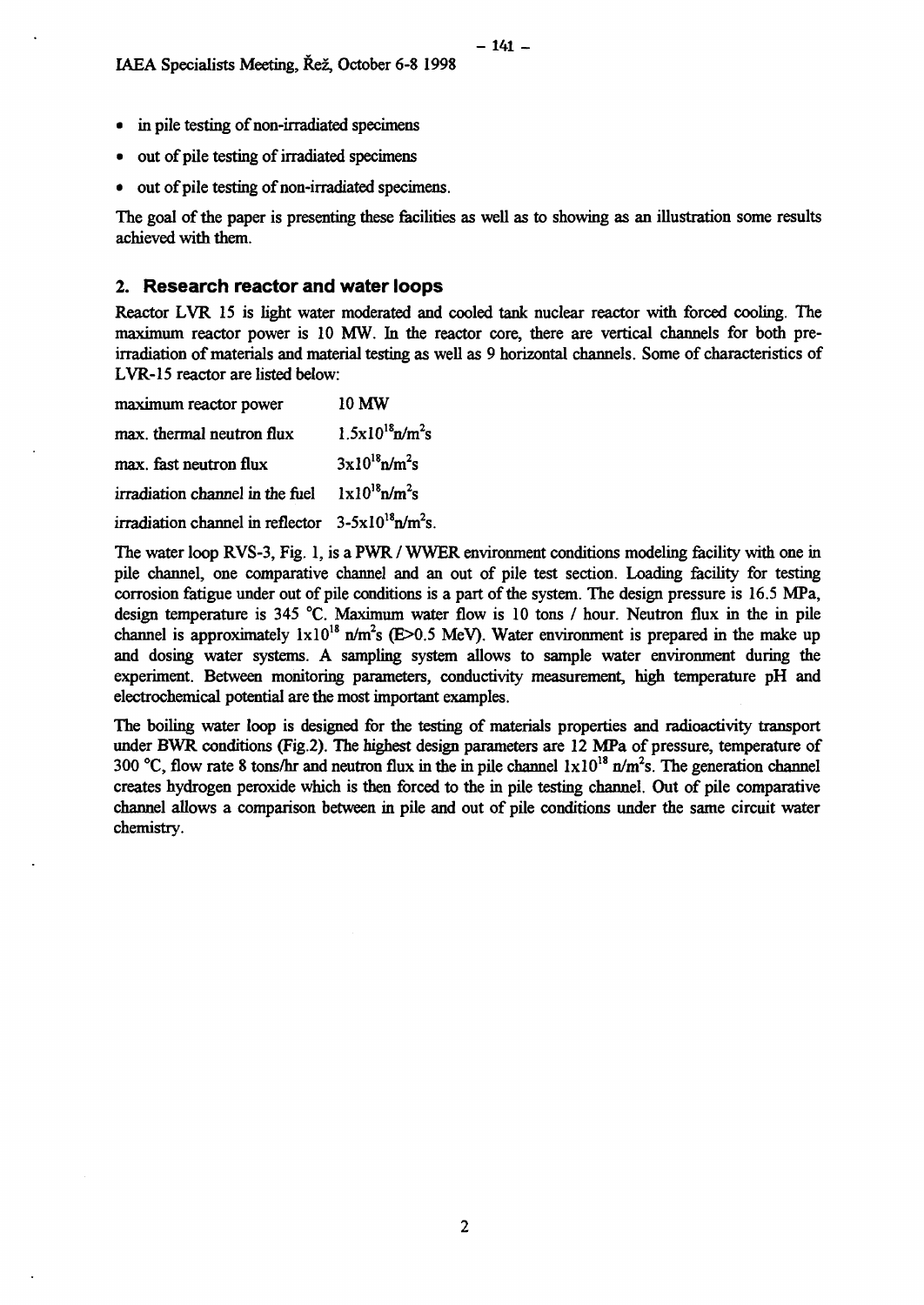

Fig. 1: Pressure water loop RVS-3



Fig.2: Boiling water loop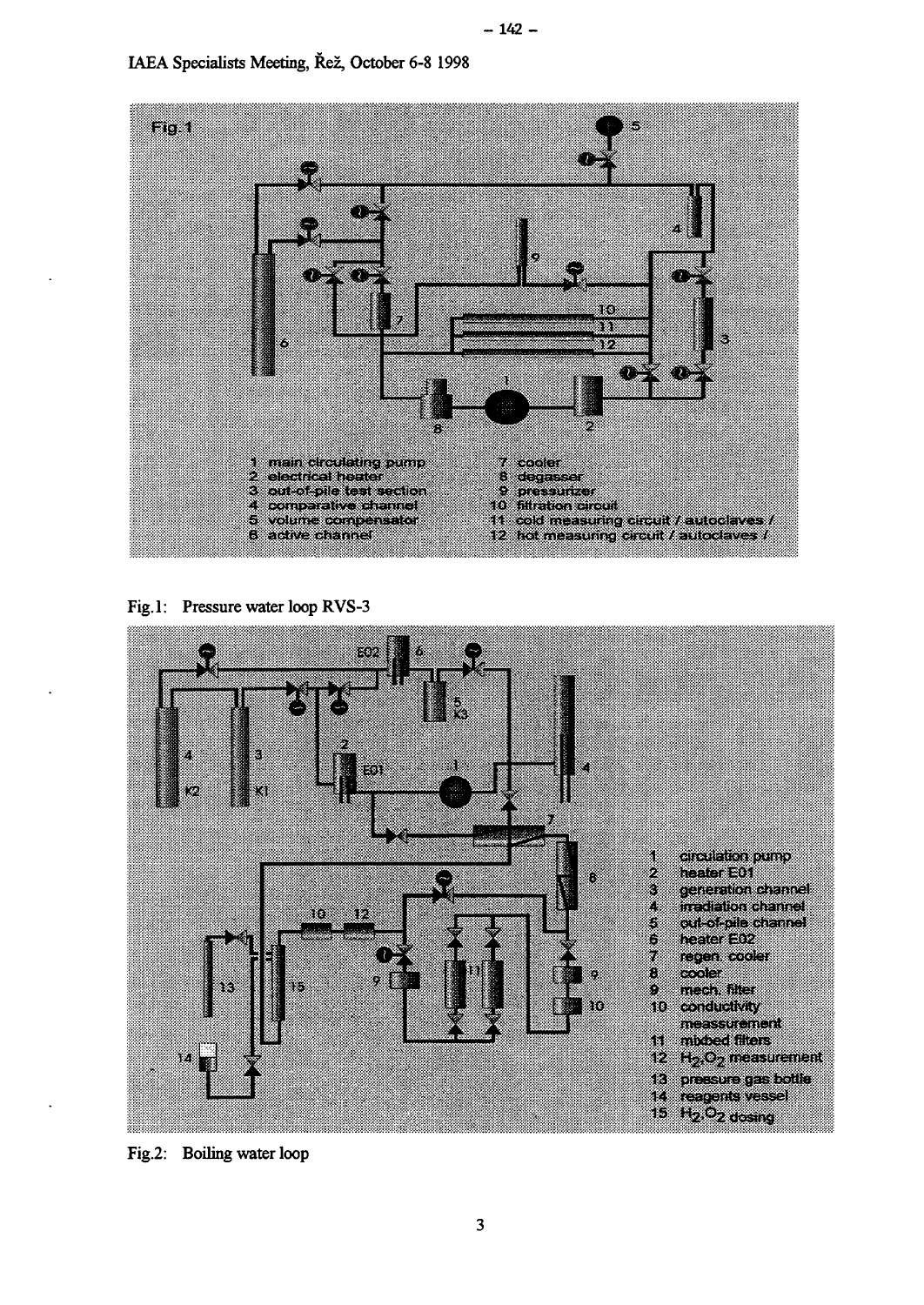## **3. Pre-irradiation of structural materials**

Pre-irradiation of test specimens is carried out in the irradiation channels. Two types of rigs are used. Chouca rig is used for the irradiation of tensile and Charpy specimens, mostly ferritic, for the programs of reactor pressure vessel testing. NRI has developed irradiation rigs for compact tension specimens irradiation. The specimens of sizes up to 50 mm thickness are irradiated under controlled conditions of temperature and environment. The irradiation is performed in helium. An example of irradiation rig for irradiation of four CT specimens is in Fig. 3. Irradiation temperatures are up to 320 °C, the flux is up to  $1 \times 10^{18}$  n/m<sup>2</sup>s.



Fig.3: Irradiation rig for four CT specimens

### **4. Out of pile testing**

Slow strain rate tests with irradiated specimens are performed in both PWR and BWR environments in the autoclave with active loading system and recirculation water loop, see Fig.4. While loading facility and autoclave are placed in the hot cell, the water loop pump, water chemistry plant and control and regulation system is placed outside the hot cell.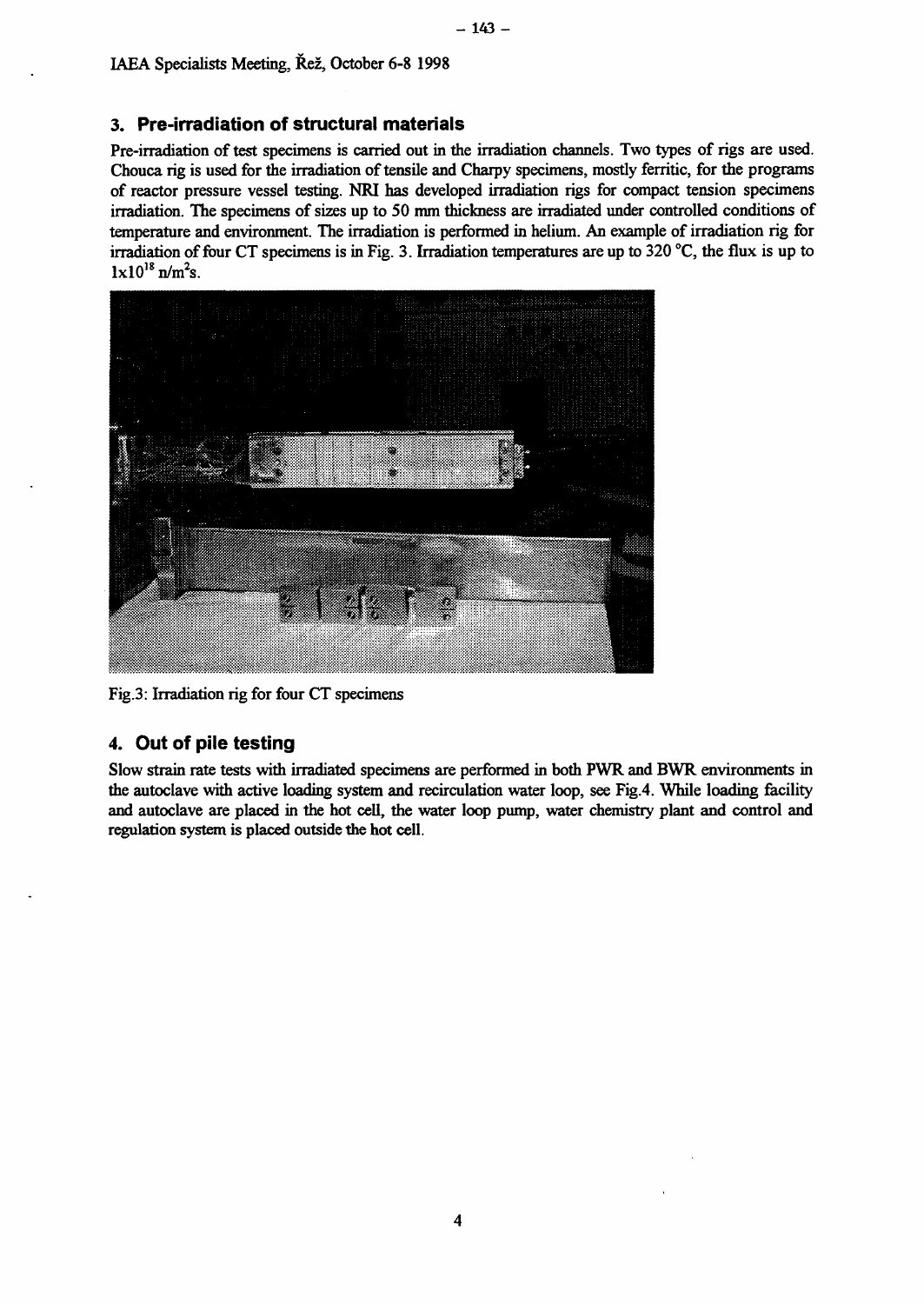

#### Fig. 4: Hot cell SSRT testing system

The hot cell is connected with other hot cells with the transportation system. For the necessary cleaning, grinding, manipulation, hydrogen charging and other supporting activities, the shielded box connected with the main hot cell was constructed. The data acquiring system is also part of the system.

The facility was designed for loading of tensile specimens of small diameter, typically 2-4 mm, at extremely low deformation rates, down to  $2x10^{-8}$  /s in the high pressure, high temperature environment.

The autoclave is connected with the recirculation water loop, see Fig. 4. The specimen is fixed by pins to the grips. The grips are electrically insulated from the rest of autoclave by ceramic insulation on the interfaces. The LVDT transducer Hottinger WSS-L-010W is used. The transducer is fixed between the lower grip and the autoclave body. This way, high stiffness was reached. The lower grip is connected to the pull rod.

The autoclave is heated by a furnace with the electronic control system. The maximum temperature is  $330^{\circ}$ C.

The water loop is of the recirculation, refreshed type. The water flow of 0.125 I/hour is made by the water loop pressure pump. To achieve stable pressure in the loop, the membrane autoclave pressurizer is included into the system. The flow rate is controlled by a control valve with very fine adjustment. A microfilter is located upstream of it to keep its proper function. The water flows to the lower chamber and to the autoclave. This way, the impact of the loop pressures to the pull rod are balanced and no change of pressure in the loop can cause any unexpected shift of the specimen. The loop itself contains also a storage vessel with the volume of 11 liters.

The oxygen content in the water is measured by an oxymeter. The range of measurement is 10 - 10000 ppb. The oxymeter is placed on the input part of the high pressure pump.

All tubing of the loop is made of stainless steel, SWAGELOCK connections and valves have been used.

The hot cell GOLEM is a three-chamber facility. The input chamber serves as a check point for the specimen delivery from the transportation system connecting the GOLEM with other hot cells. The loading facility is located in the middle chamber. The third one is used as an interface between the GOLEM and an auxiliary shielded box. The total activity which can be stored in the hot cell is 37.6 GBq.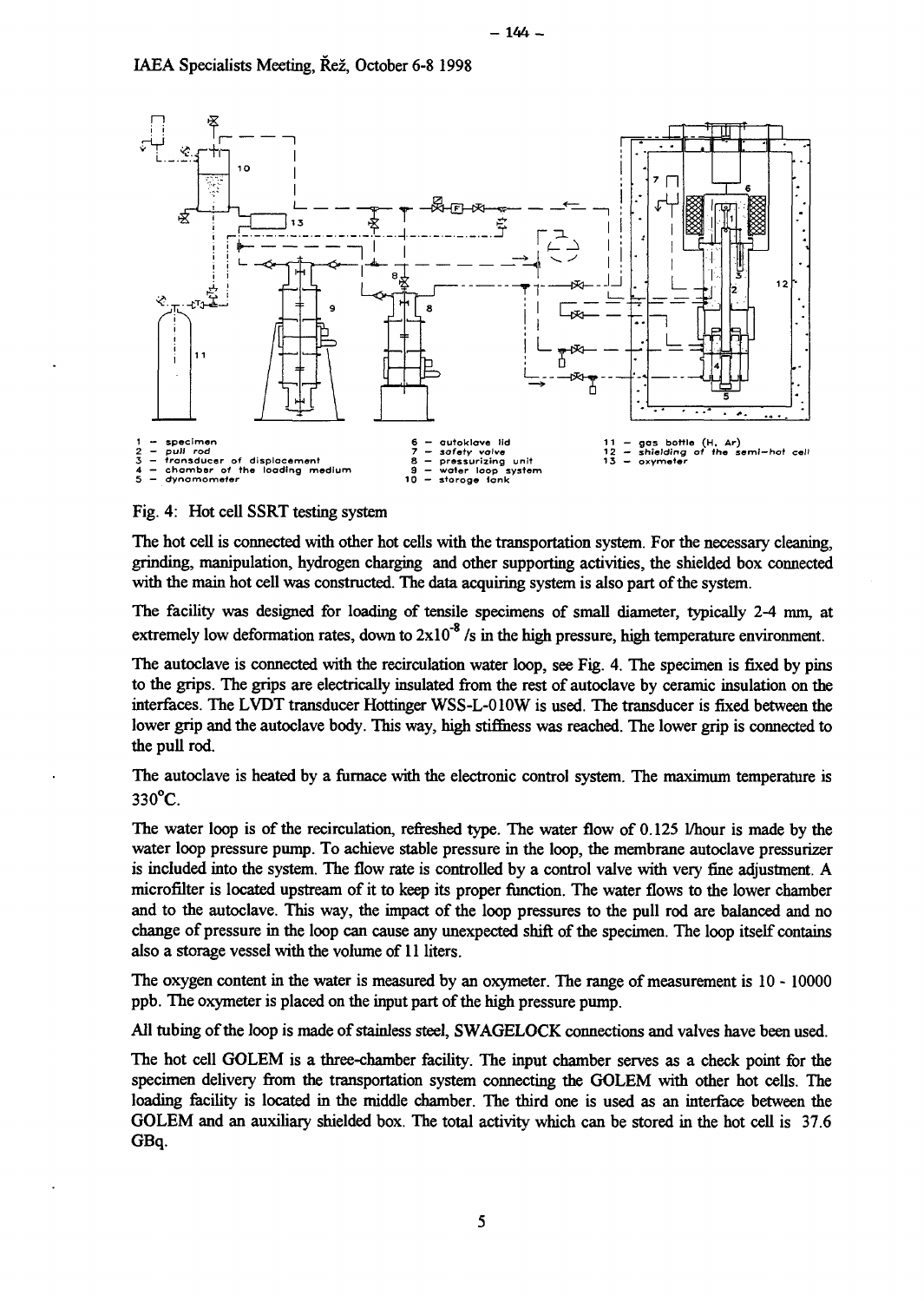Another possibility for out of pile testing of irradiated specimen represents in pile channel used without reactor running. Out of pile experiments with non-irradiated specimens can be done in non active autoclave laboratories or in the out of pile PWR and BWR loops channels.

## 5. In pile testing

The facility for the SSRTs in the active channel was developed originally in 1994. The facility enables testing of specimens with diameter up to 3 mm and length up to 18 mm. The specimen is loaded by monotony tension at a defined deformation rate which can be as low as  $2 \times 10^{-8}$  /s.

The scheme of the loading facility is in Fig. 5, photograph in Fig. 6. The facility consists of a reactor irradiation channel with inserted Field tube, inner loading frame, outer loading unit, control unit and data acquisition system.





The inner loading frame is one compact unit of the length of 4500 mm loaded into the active channel by the crane. The specimen is fixed to the loading frame in the position of maximum neutron flux in the reactor. Parallel to the specimen, the LVDT HOTTINGER transducer is placed to measure the displacement of the specimen as well as to control the deformation rate. The transducer is of the  $\pm$  5 mm type. The accuracy guaranteed by the producer is  $\pm$  0.2%. Above the specimen, the load cell is placed. The sensitivity of measurement of the load is  $\pm$  1 %. The pull rod is fixed to the upper deck of the channel. There is another LVDT transducer to check the total displacement of the system. The fixation of the specimen is made through electrically insulated pins.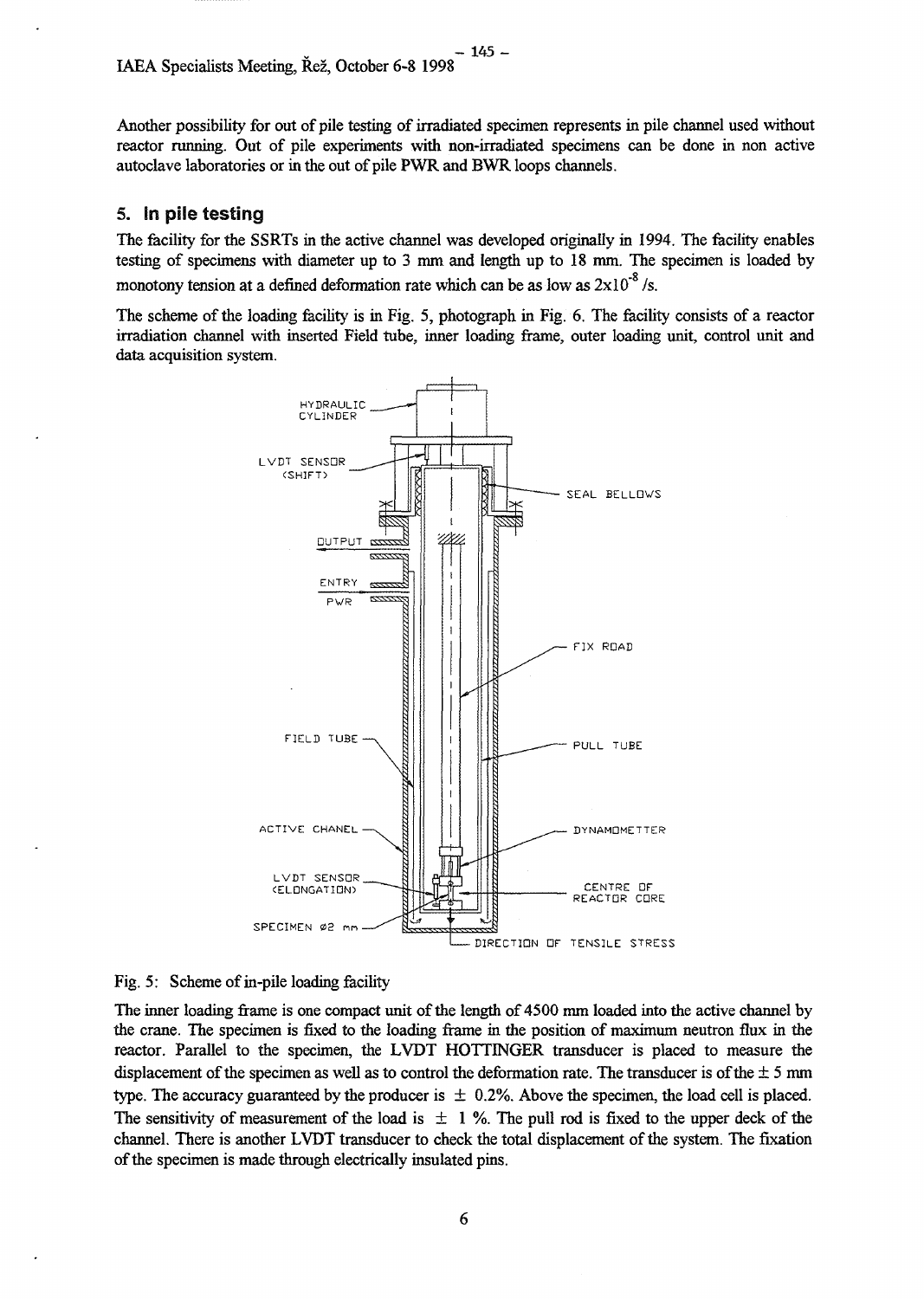

Fig. 6: Detail of in pile loading facility

The loading is made by pressurizing the thick-wall tube fixed to the hydraulic cylinder connected with the outer pressure unit. The design of the facility enables to keep the load constant (zero) during the start up of the loop operation. After the parameters of the environment are stable, the specimen is loaded with small load to fix the specimen. Then the loading according the planned experimental conditions can be started.

Compact tension specimens testing facility has been developed to test crack growth in specimen. Static, quasi-static and cyclic loading can be applied. Two specimens can be tested in one frame simultaneously, Fig.7. They are electrically insulated from the rest of the frame by ceramic coated pins. The maximum load is 170 kN. The reverse direct potential drop (RDCPD) measurement is applied in order to measure crack growth in the specimens. The accuracy of measurement is better than 50  $\mu$ m.

Another in pile testing represents constant load and constant deformation measurement of C-rings and CT specimens. The holder is placed in the active channel of PWR water loop. After required time interval, the surfaces of C-rings are checked for the presence of cracks. The initiation stresses of SCC damage have been tested that way.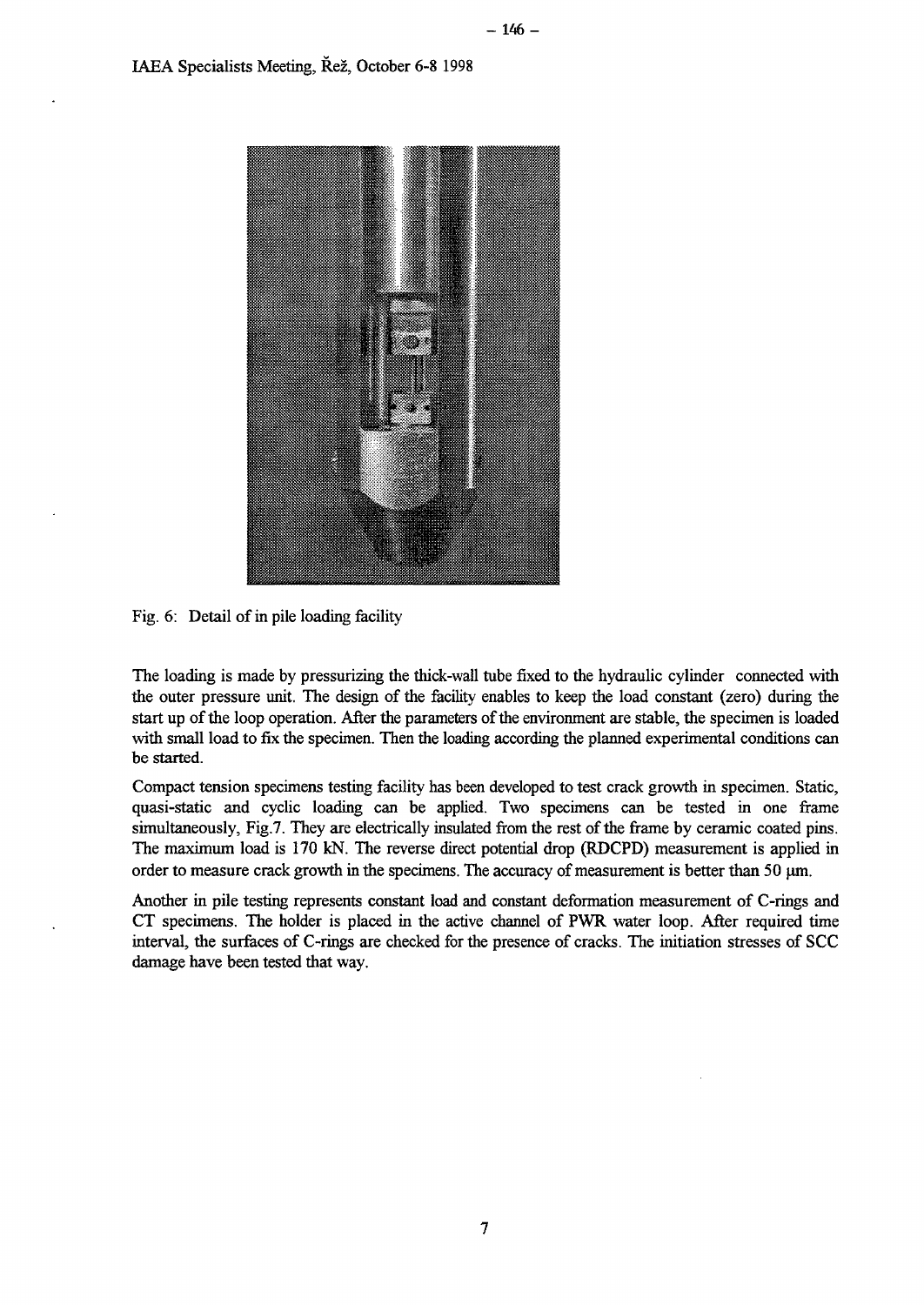

Fig.7: Testing frame for two CT specimen

# 6. Principle tests performed for IASSC assessment

Five principle experiments have been performed in the in pile and out of pile facilities:

- Slow strain rate test of tensile specimens. Deformation rates of  $10^{-7}/s$  and lower are used. As a result, changes of mechanical properties and fracture feature is evaluated. From the existence of brittle cracks, even transgranular or intergranular, the crack growth rate can be estimated. General sensitivity to SCC or IASCC is determined by this test.
- » Constant loading of CT specimens with continuous on-line monitoring of crack length.
- » Rising displacement tests with CT specimens. From these tests, both threshold values of J-integral and crack growth rates are evaluated.
- \* Cyclic loading of CT specimen. Crack growth rate is evaluated after the test.
- « Constant loading of C-rings. Initiation stresses and time to initiation is determined for pre-irradiated specimens.

### 7. Post experimental treatment

After the experiment is finished, fractographic analysis is a standard procedure with both non-irradiated and irradiated specimens. The hot cell with the SEM has been designed and prepared, see Fig.8.

Hydrogen can be accumulated in the specimen during the test or, influence of hydrogen can be tested by pre-charging of test specimens. To determine hydrogen content in the specimens, Balzers analyzer EAH 220 was adopted for the measurements of irradiated specimens.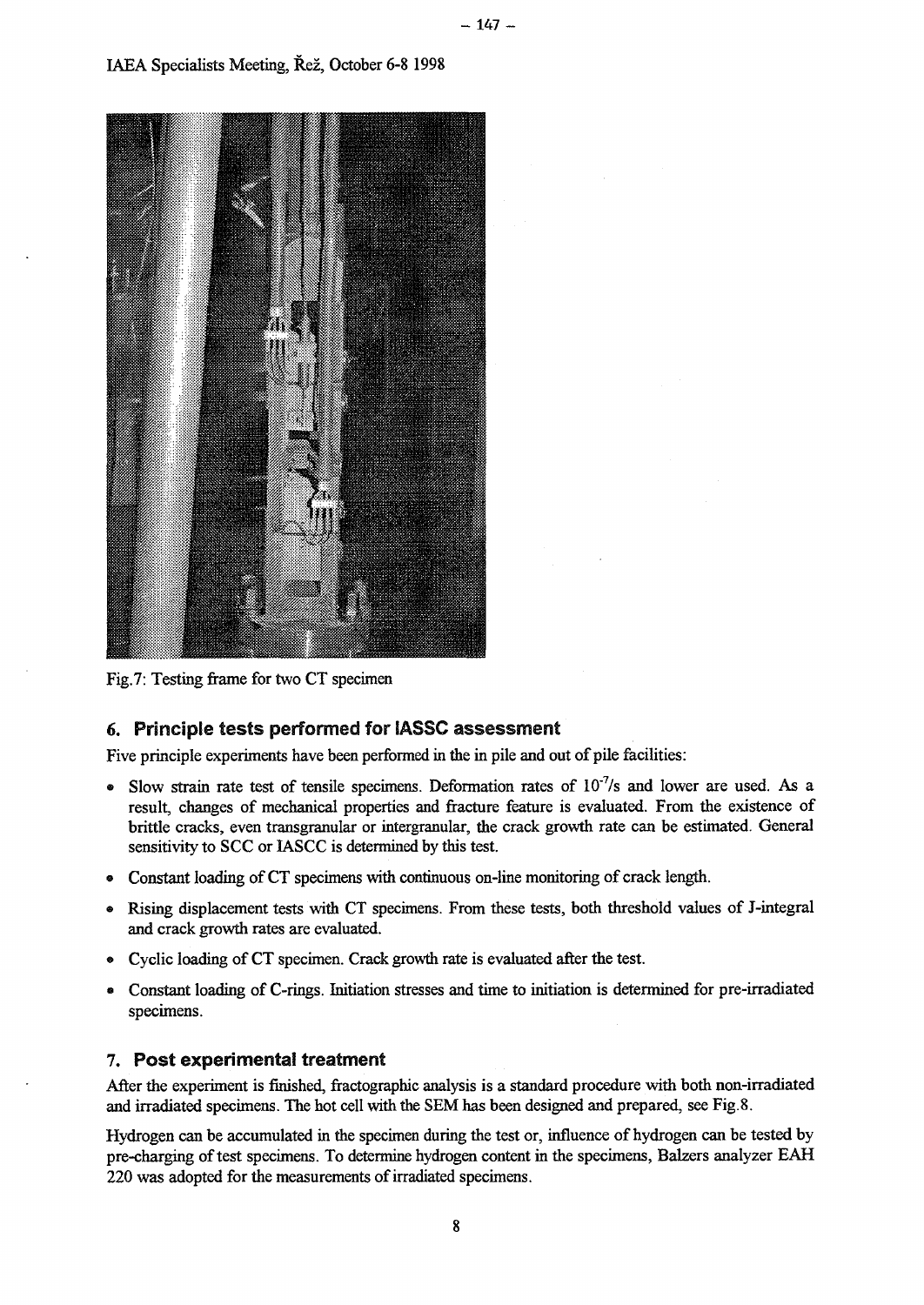

Fig. 8: Hot cell with SEM

### 8. Examples of testing

As an example of IASCC testing, the experiments performed during the program of assessment of reactor pressure vessel and internals of WWER 1000 reactors will be used. Two types of experiments were performed: slow strain rate tests of pre-irradiated specimens and constant loading of CTs and Crings.

In Fig. 9, there is the stress - deformation line of the loading of 08Kh18N10T steel preirradiated to the fluence of  $1 \times 10^{20}$  n/cm<sup>2</sup> in the comparison with non-irradiated steel. Even only small changes are present, the effect of preirradiation on yield strength and slight decrease of total elongation are seen.

In Fig. 10 there is the surface of C-ring tested in pile after preirradiation. The material of C-ring is 14Khl7N2.

In the present time, in the field of IASCC the tests for the Cooperative IASCC Research Program lead by EPRI are performed. As well, the national program of the reactor internals assessment has been started.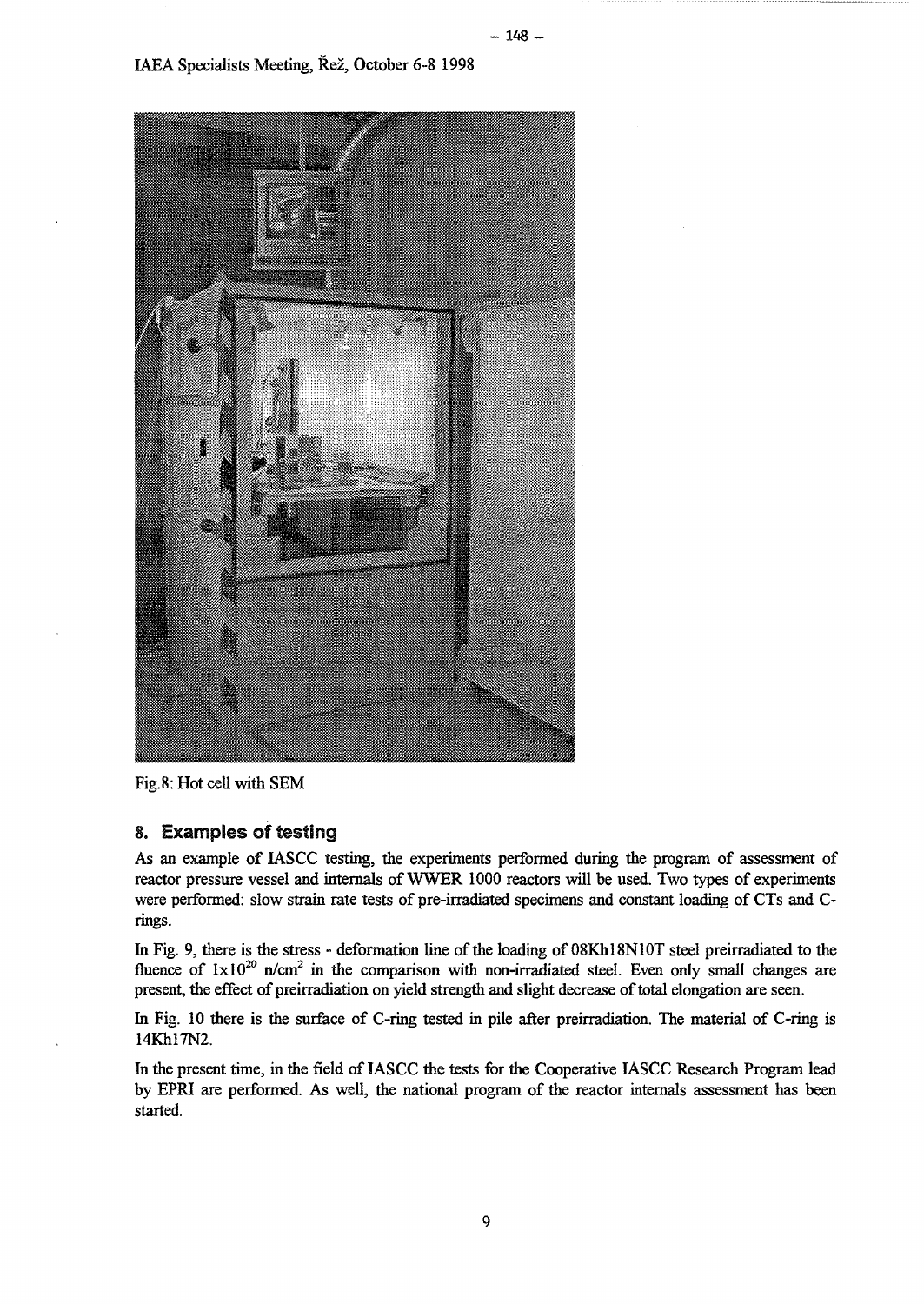

Fig.9: Stress - deformation line of the loading of 08Khl8N10T steel preiradiated to the fluence of  $1 \times 10^{20}$  $n/cm<sup>2</sup>$  and non - irradiated.



Fig. 10: Surface of C - ring tested in pile after preirradiation